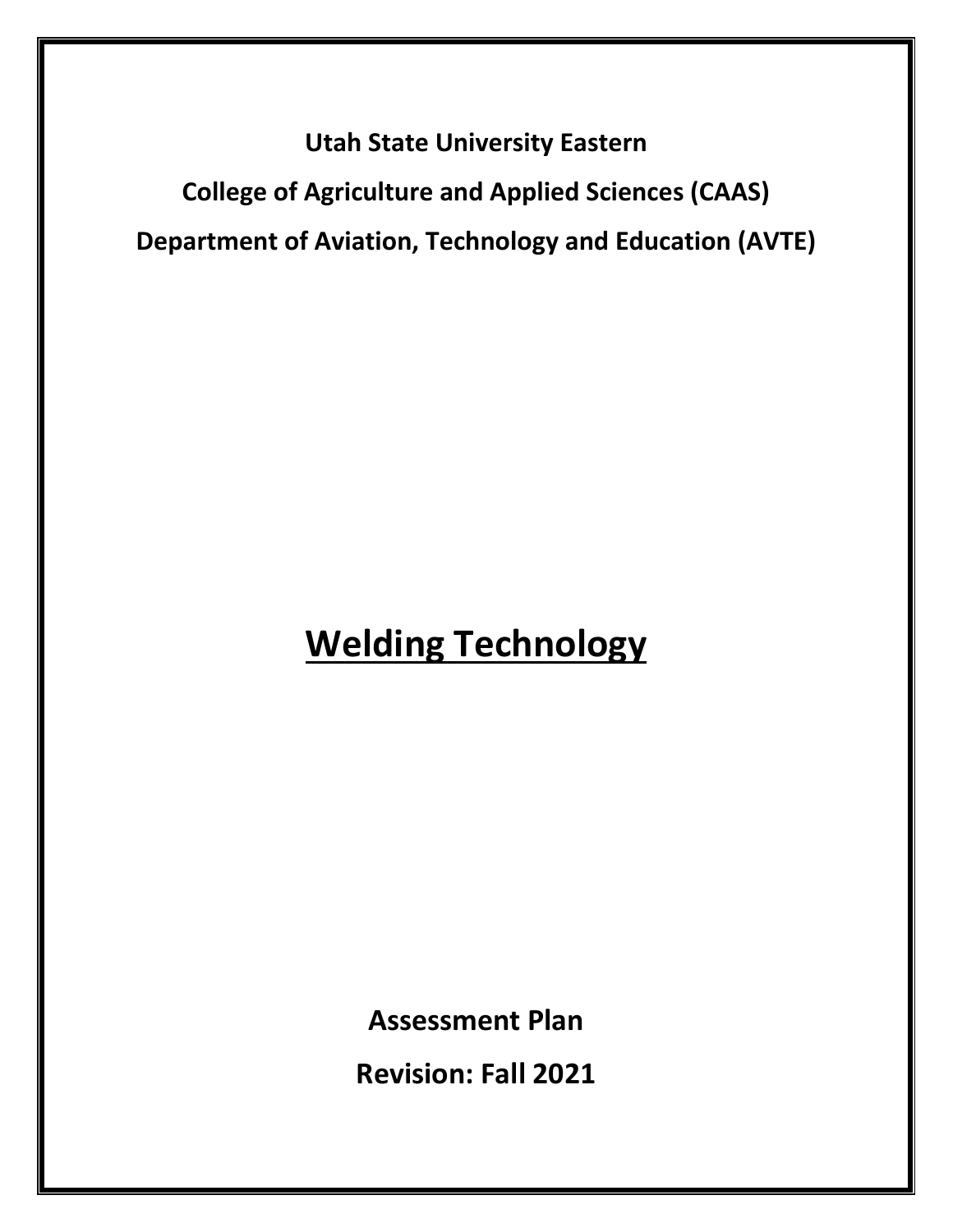## **Program Description:**

USU Eastern's welding technology program offers unique opportunities for students interested in the field of welding to receive excellent instruction in hands-on welding skills, welding theory and scientific concepts, and to explore additional careers in the field of welding including inspection, engineering, and project management. In-depth instruction is provided in all common arc welding and cutting processes, such as: Gas Metal Arc Welding (GMAW), Fluxcored Arc Welding (FCAW), Gas Tungsten Arc Welding (GTAW), Shielded Metal Arc Welding (SMAW), Oxy-fuel Cutting (OFC), and Plasma Arc Cutting (PAC). Additional welding processes are explored and introduced including: Submerged-Arc Welding (SAW), Resistance Spot Welding (RSW), Stud Welding (SW), Brazing, Soldering, and Carbon Arc Cutting (CAC-A). Print reading, weld inspection, welding metallurgy, and structural fabrication courses are also offered.

Successful students may work as welders locally or nationally, manage welding/fabrication shops, start their own welding businesses, explore careers in weld inspection, or seek baccalaureate and/or graduate degrees after graduation with welding as a program area of study.

The program offers a Certificate of Completion, and an Associate of Applied Scienceadditionally, many students choose to complete an Associate of Science (in addition to a Welding AAS) in order to more seamlessly transfer to baccalaureate and graduate programs.

## **Mission:**

The mission of Utah State University's Welding Technology Program is to inspire and prepare students for success in the field of welding by providing expert training and education, maximizing hands-on welding experience using state-of-the art equipment, and preparing students to weld and work in a variety of industrial settings, giving them the best opportunity for employment and advancement within the local, regional, and national industry.

## **Learning Objectives:**

- **1.** Demonstrated understanding of industrial welding safety
- **2.** Demonstrated knowledge and hands-on welding skill in all major arc-welding processes: GMAW, FCAW, GTAW, and SMAW
- **3.** Demonstrated knowledge and hands-on skill using PAC and OFC
- **4.** Demonstrated proficiency in welding fabrication and layout
- **5.** Ability to interpret blueprints and AWS welding symbols
- **6.** Basic understanding of weld inspection theory and practice
- **7.** Understanding of basic ferrous metallurgy concepts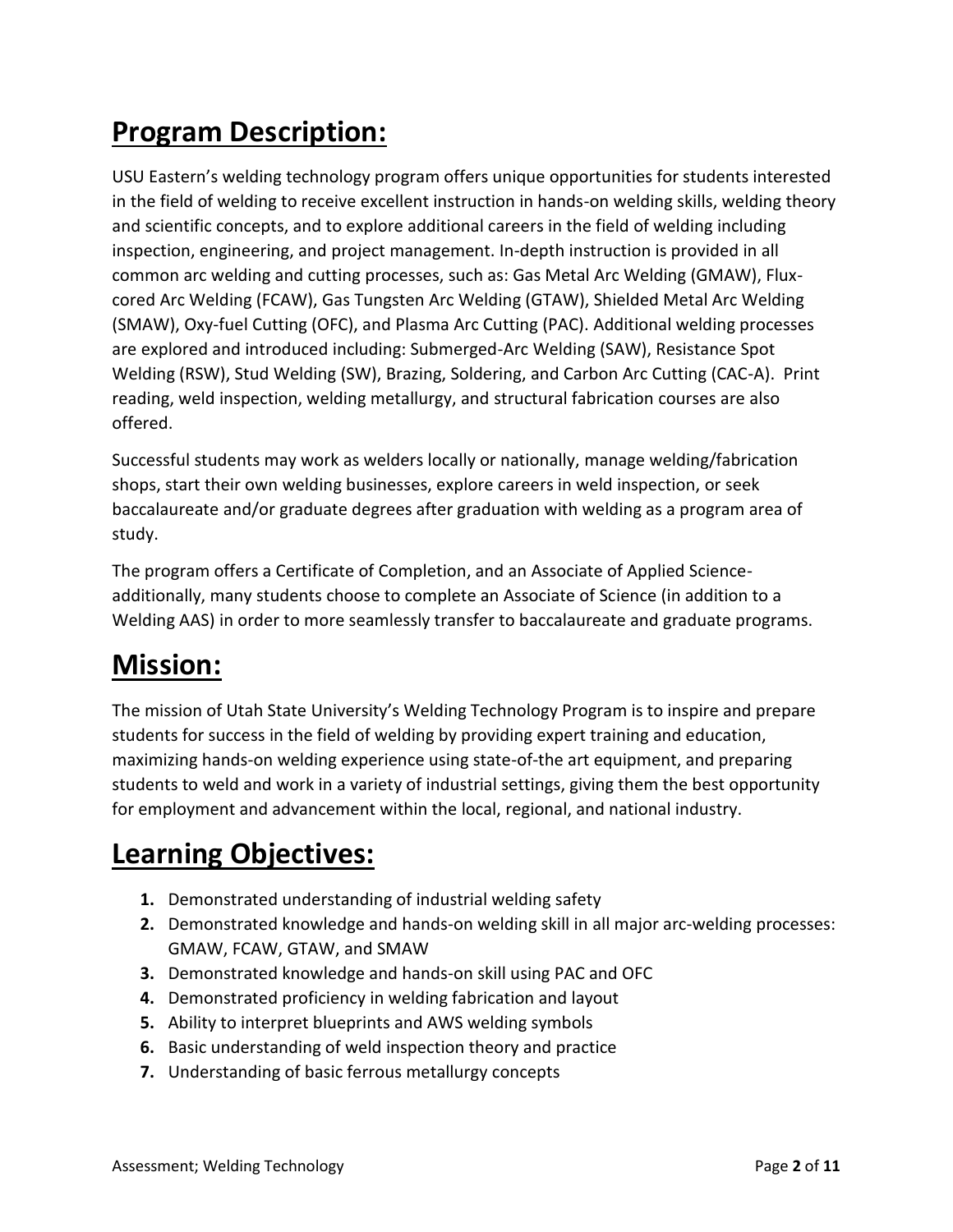## **Program Course Offerings:**

#### • **WELD 1010 – Beginning Arc Welding** (3 credits; 2 lab, 1 theory)

Course Description: This course is designed for the general public and for students in USU-Eastern's diesel mechanics program. It is an introductory course that emphasizes the practical and theoretical fundamentals of Shielded Metal Arc Welding (SMAW), Gas-Metal Arc Welding, Oxy-Fuel Cutting (OFC), and Plasma Arc Cutting (PAC). This course covers safety aspects associated with welding and common hazards found in a metal shop. Power sources (welding machines) and electricity are discussed in a welding context. Electrode filler metal selection and classification, common joint designs and welding positions are reviewed.

• **WELD 1100 – Beginning Shielded Metal Arc Welding (SMAW)** (5 credits; 3 lab, 2 theory) Course Description: This is a beginning course designed for welding technology majors who plan on choosing a career in the welding industry and others whose job may contain a high degree of welding content. The course covers theory and hands-on practice to develop the necessary skills and knowledge to become a proficient welder using the SMAW process. Oxy-fuel cutting will be thoroughly reviewed and used in practice. Carbon arc cutting will be introduced. Familiarization with associated shop equipment will also be necessary to facilitate the primary objective of learning the SMAW process. This course will cover safety aspects associated with SMAW, oxy-fuel cutting and other common hazards that might be found in a metal shop. Common base metal designations, electrode selection and classification, joint design and preparation will be reviewed.

• **WELD 1110 – Advanced SMAW** (5 credits; 3 lab, 2 theory)

Course Description: This is an advanced course designed for welding technology majors and for people who are already in the industry working as welders. This course is intended to prepare students for employment and industry certification to welding codes such as: AWS D1.1, API 1104, and ASME Section IX. However, completion of this course alone does not ensure either employment or certification success. Course emphasis is on welding structural and pipe groove joints. The root of the open root joints will be welded with E6010 electrodes. Joints with backing strips are generally made with E7018 electrodes. Training will be performed in all common welding positions. Students will take an all position certification test simulating the test required by the AWS D1.1 Structural Welding Code book.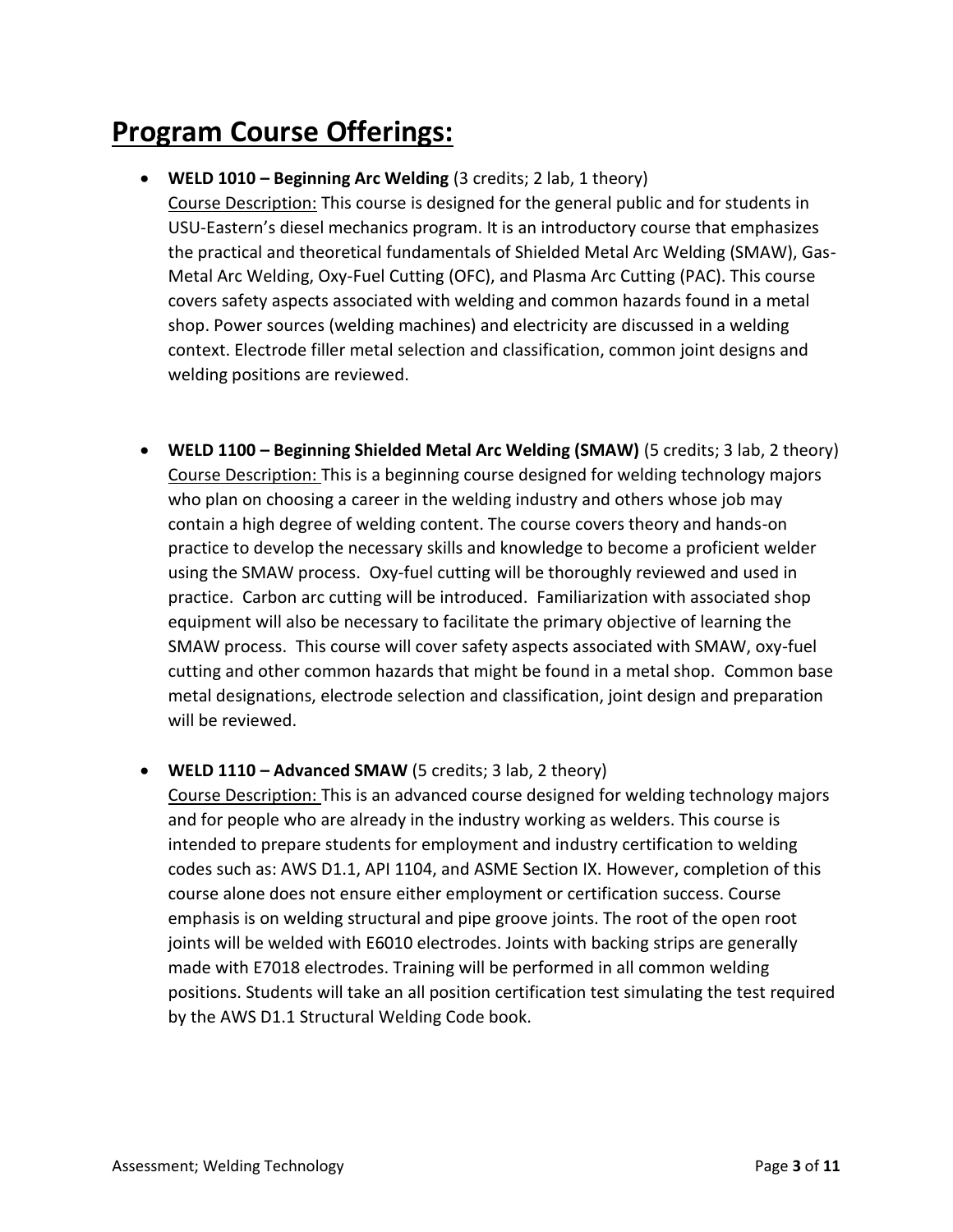• **WELD 1120 – Beginning Gas Metal Arc Welding and Flux-Cored Arc Welding (GMAW/FCAW)** (5 credits; 3 lab, 2 theory)

Course Description: This is an introductory course designed for welding technology majors who plan a career in the welding industry and others whose job may contain a high degree of welding content. The course covers theory and hands-on practice to develop the necessary skills and knowledge to become a proficient welder using the Gas Metal Arc Welding (GMAW) and Flux Cored Arc Welding (FCAW) processes. Plasma Arc Cutting (PAC) is introduced. Familiarization with associated shop equipment is necessary to facilitate the primary learning objectives of these processes. This course covers safety aspects associated with welding and cutting and other common hazards that are found in a metal shop. Common base metal designations, electrode selection and classification, joint design and preparation are reviewed.

• **WELD 1130 – Advanced GMAW/FCAW** (5 credits; 3 lab, 2 theory)

Course Description: A course designed for welding technology majors and for people who are already in the industry working as welders. This course emphasizes welding structural steel with the five basic joint designs and open-root joints in plate and pipe applications. Training will be in all appropriate welding positions for plate and pipe. At the end of the course, welding technology majors are encouraged to take an all position certification test in accordance with AWS D1.1 Structural Welding Code book. Theory for this course includes cost analysis for both GMAW and FCAW processes and detailed discussions on current trend applications with today's equipment. Other topics include advanced features associated with new welding machines, mechanized equipment and robotic applications.

- **WELD 1140 – Related Welding Processes** (5 credits; 3 lab, 2 theory) Course Description: This course is designed for welding technology majors to expand their knowledge of specialized welding and joining processes. The practice portion of the course offers practical hands on experience using processes such as SAW, OFW, PAC, resistance spot welding, metal forming, casting, brazing, soldering and surfacing. The theory portion of the class will cover the above processes and some additional processes such as EBW, LBW, and explosive welding.
- **WELD 1150 – Beginning Gas Tungsten Arc Welding (GTAW)** (5 credits; 3 lab, 2 theory) Course Description: A course designed for welding technology majors that focuses on the Gas Tungsten Arc Welding (GTAW) process. The theory component of this course includes; fundamentals of the process, equipment features, electrode classification, shielding gases, base materials, joint designs and preparation, defects, safety aspects, and equipment trouble shooting. The shop portion of the class allows students to apply classroom theory and develop welding skills using the GTAW process.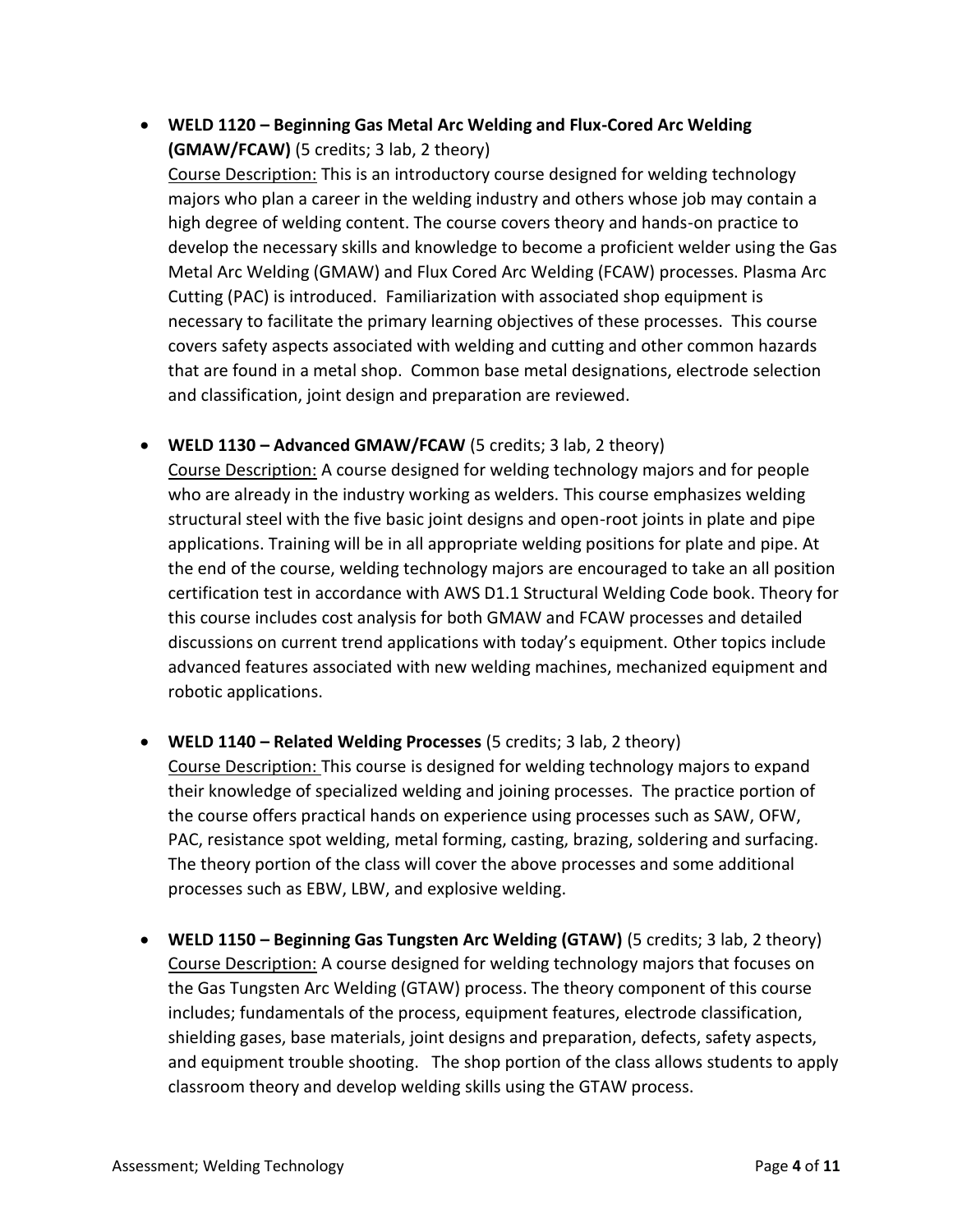• **WELD 1160 – Advanced GTAW** (5 credits; 3 lab, 2 theory)

Course Description: Theory of gas tungsten arc welding to include: Review of process fundamentals as it relates to welding, equipment, electrode type/classification, shielding gases, base materials, joint design and preparation, defects and safety aspects associated with the GTAW process. Advanced concepts and applications such as polarity characteristics, automation and reactive metals will be discussed. The interpretation and use of AWS pre-qualified welding procedure specifications (WPS) will be examined.

- **WELD 1500 – Professional Vocational Leadership** (1 credit theory only) Course Description: Supports and facilitates the goals and objectives of Vocational Industrial Clubs of America (SkillsUSA). Students gain skills in the following areas: personal development, service, team building and leadership, workplace skills, and interview skills. Students may participate in regional, state and national competitions.
- **WELD 2400 – Print Reading for Welders** (3 credits theory only) Course Description: This course is designed to enable welding technology students to interpret working sketches and engineering drawings (blueprints) common to the metalworking field. It introduces engineering drawings as the medium by which the engineer, designer or drafter conveys information to welders and other trades. Drafting concepts, sketching techniques, bill of materials, structural shapes, AWS welding symbols and dimensioning are covered from the specialized perspective of welded fabrication. Upon completion, the student will to have the ability to produce functional sketches and drawings, and interpret engineering drawings and welding symbols.
- **WELD 2410 – Practical Fabrication and Layout** (5 credits; 3 lab, 2 theory) Course Description: This course is centered on the fabrication of actual projects and students must prepare and submit plans for projects to fabricate. Each set of plans must be approved and include complete sketches/drawings and a bill of materials. The course teaches measurement and layout methods, distortion control, and common design and fabrication errors that promote fatigue fracture. Computer Aided Drawing (CAD) and Computer Numerical Control (CNC) software are used as tools in the fabrication process, and are introduced through demonstrations and applications. Project planning, preparation and procurement are covered.

• **WELD 2500 – Weld Inspection** (3 credits – theory only)

Course Description: This course introduces the student to the basic responsibilities, skills and knowledge required to become a welding inspector. It is designed to help prepare the student for eventual Certified Welding Inspector (CWI) testing through the American Welding Society (AWS). The course consists of several modules on topics such as welding codes, processes, material properties, destructive and nondestructive testing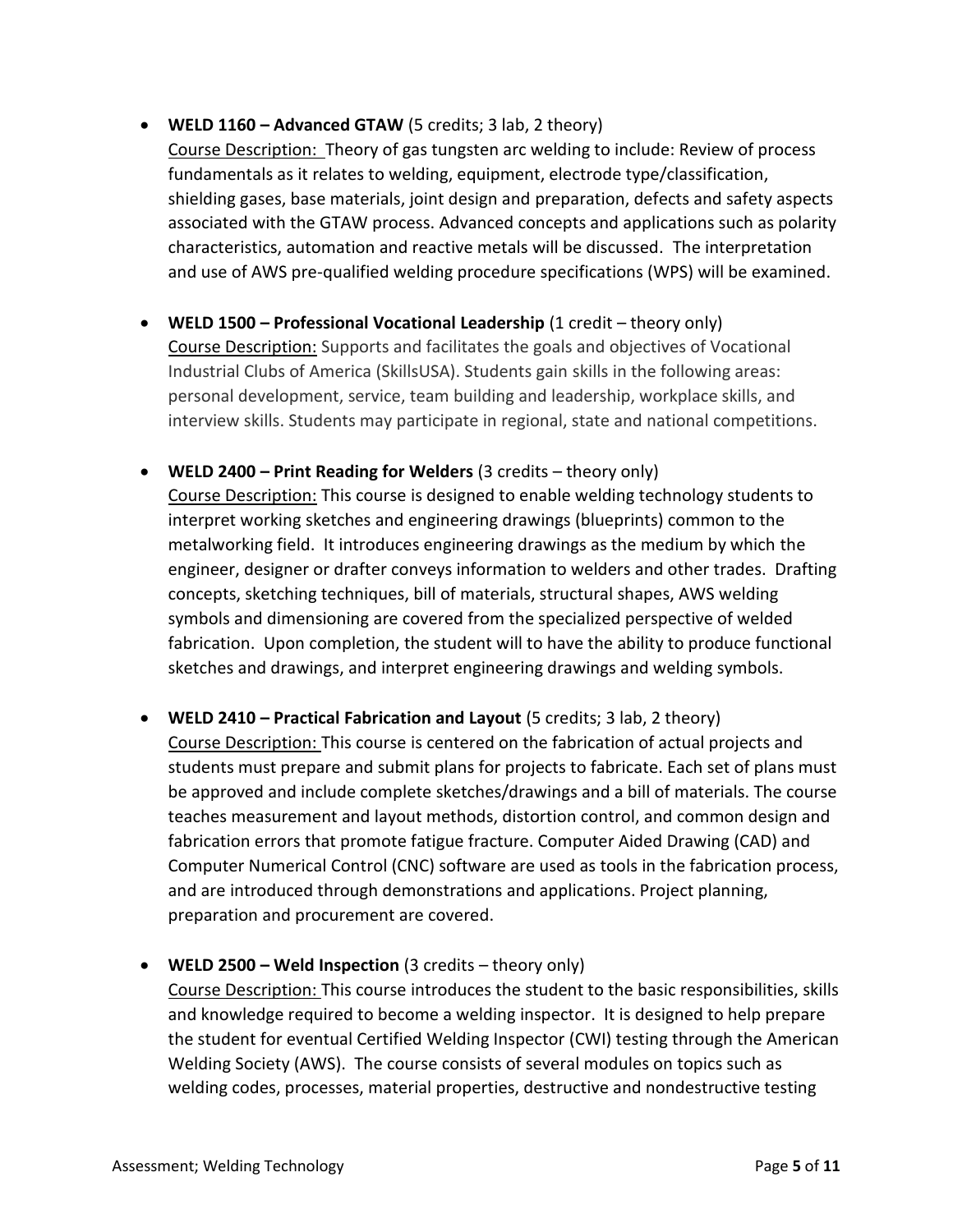methods, metallurgy, welder and welding procedure qualification and welding discontinuities.

• **WELD 2600 – Metallurgy** (3 credits – theory only) Course Description: Designed for welding technology majors. Beginning course which covers the study of metal characteristics and how those characteristics are affected by common welding techniques. Common heat- treating processes such as quenching, annealing, normalizing, tempering, and crystallization will be discussed. Students will learn to recognize the internal structures of various metals and metal identification techniques used in industry. Mechanical properties, failure and deformation, isothermal transformation diagrams and iron-carbon phase diagrams will be discussed.

## **Assessment Plan:**

Assessments to be used in this plan:

### **1. NOCTI Welding Test**

• **Summary:**

The National Occupational Competency Testing Institute (NOCTI) Welding Test reflects an individual's competency in welding technical knowledge, and includes measurable objective results in categories such as: safety, welding symbols and blueprint reading, oxy-fuel cutting (OFC), metallurgy, weld fit-up and quality, SMAW, GMAW, FCAW, and GTAW.

This evaluation serves as an independent assessment comparable to a national average.

- **Specific objectives measured:**  Learning objectives 1, 2, 3, 4, 5, 6, and 7 (all objectives listed)
- **Frequency of evaluation:**  Every three years

## **2. SkillsUSA Competitive Results – Welding and Welding Fabrication Contests**

• **Summary:**

SkillsUSA is a national educational organization with a focus and commitment to education and enhancement of America's skilled workforce. Specifically, USU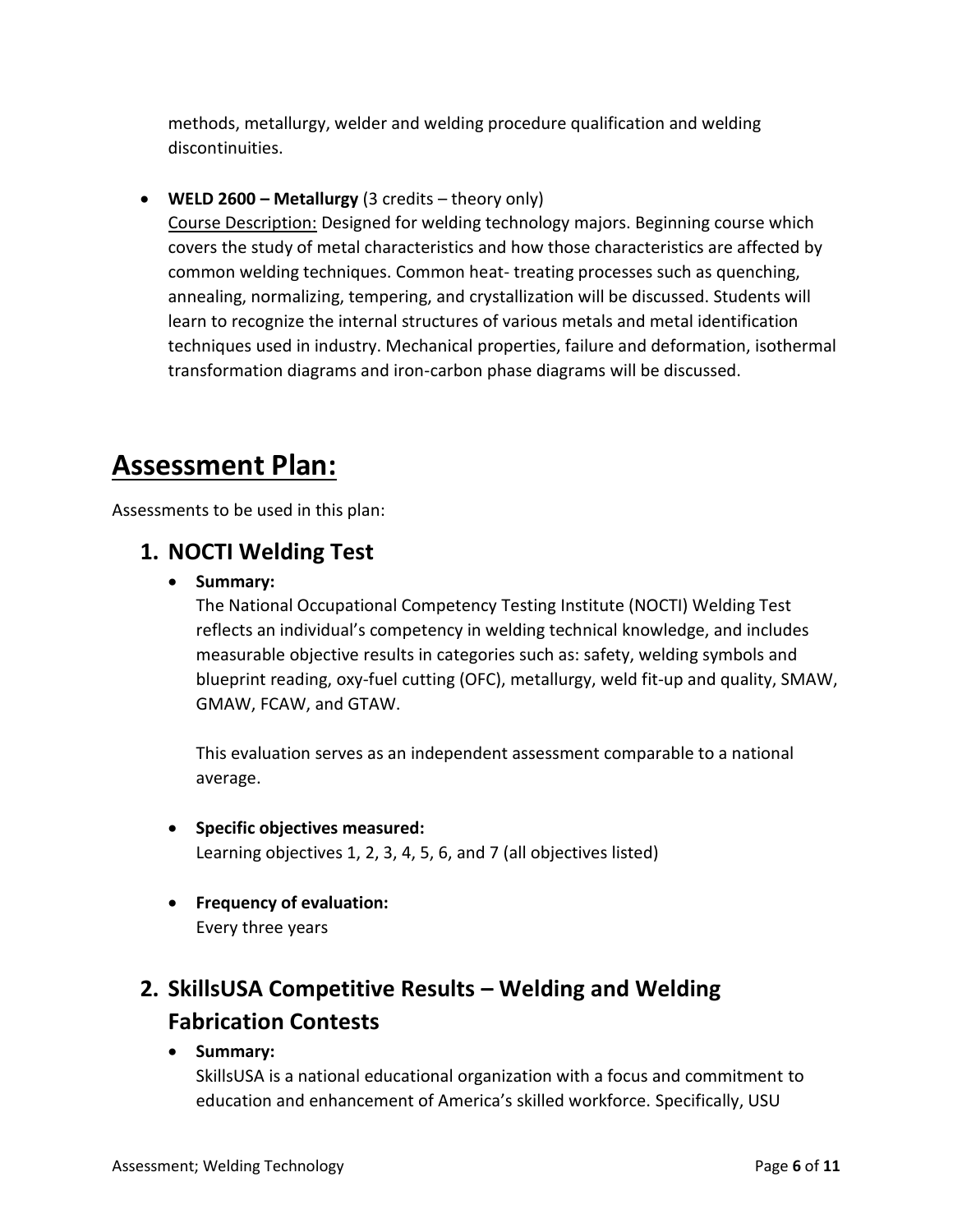Eastern's participation and performance in the Welding (Individual) and Welding Fabrication (three-member team) at the state and national levels will be evaluated.

This evaluation will also serve as an independent assessment to a national comparison group.

• **Specific objectives measured:**

Learning objectives 1, 2, 3, 4, and 5

• **Frequency of evaluation:**  Annually

## **3. GMAW/FCAW/GTAW Welder Performance Qualification Records (welding "certifications")**

• **Summary:**

Commonly referred to as certifications, Welder Performance Qualification Records (WPQR) provide documentation of an individual's successful attempt(s) to pass a hands-on welding assessment. In each advanced class (WELD 1110 - SMAW, WELD 1130 - FCAW, and WELD 1160 - GTAW) students will be administered a qualification attempt to AWS code requirements using a prequalified welding procedure from AWS B2.1.

- **Specific objectives measured:** Learning objectives 2, and 6
- **Frequency of evaluation:**  Annually

### **4. Individual direct measures in all theory-only courses (WELD 2400, WELD 2500, and WELD 2600)**

• **Summary:**

One signature assignment from each course listed above will be utilized to assess specific examples of student work to provide measurable assessment data for each course. The assessment used will be at the discretion of the faculty member who administers the course.

• **Specific objectives measured:** Learning objectives 5, 6, and 7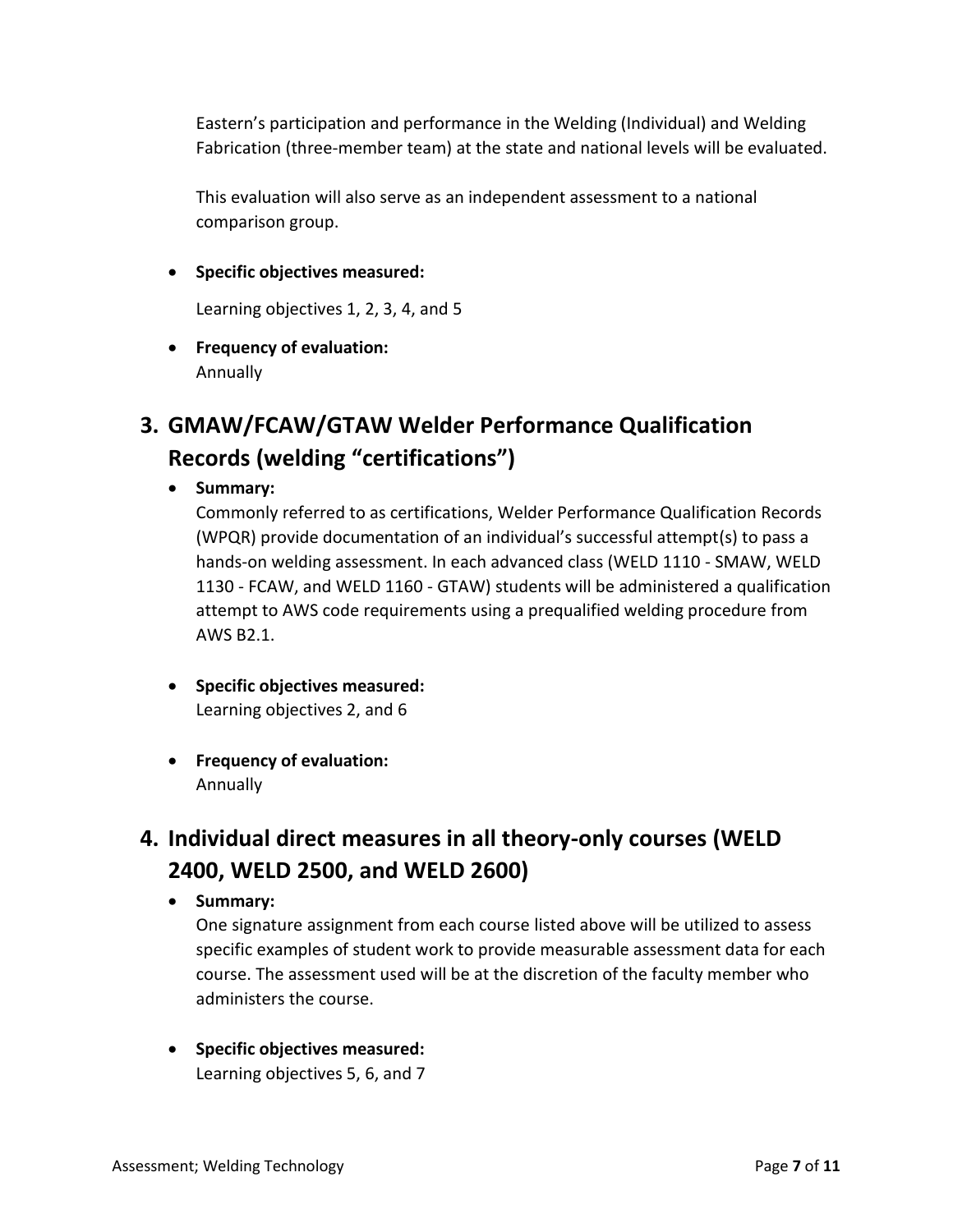#### • **Frequency of evaluation:**

Per course administration, with data compiled annually

## **Outcomes Data:**

### **Assessment 1: NOCTI Test Results**

| <b>USUE NOCTI Results</b>                   |             |               |             |               |
|---------------------------------------------|-------------|---------------|-------------|---------------|
| Year                                        | 2017        |               | 2022        |               |
|                                             | <b>USUE</b> | <b>Nation</b> | <b>USUE</b> | <b>Nation</b> |
| <b>Safety</b>                               | 86.4        | 76.5          |             |               |
| <b>Welding symbols and print</b><br>reading | 92.6        | 77.8          |             |               |
| <b>OFC</b>                                  | 79          | 61.2          |             |               |
| <b>CAC-A and PAC</b>                        | 78.6        | 61.5          |             |               |
| <b>Metallurgy</b>                           | 83.9        | 72.7          |             |               |
| Weld fit-up and quality                     | 86          | 73.3          |             |               |
| <b>SMAW</b>                                 | 82.7        | 65.7          |             |               |
| <b>GMAW and FCAW</b>                        | 80.9        | 63.3          |             |               |
| <b>GTAW</b>                                 | 82.2        | 68.7          |             |               |
|                                             |             |               |             |               |
| <b>Total</b>                                | 83.2        | 68.6          |             |               |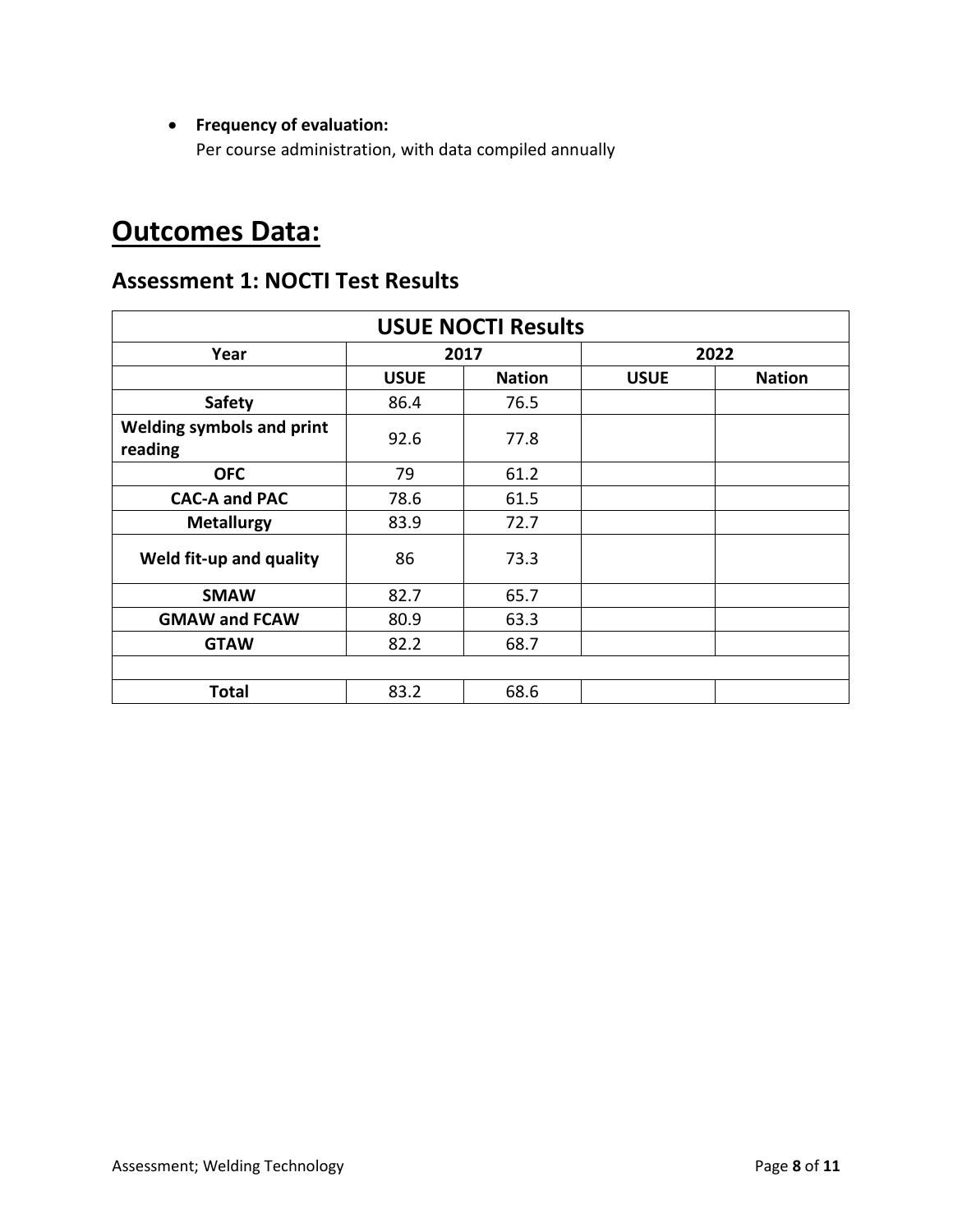| <b>SkillsUSA - Welding (Individual) Results</b> |                 |                  |  |
|-------------------------------------------------|-----------------|------------------|--|
| Year                                            | Utah            | <b>National</b>  |  |
| 2008                                            | 1st             | 1 <sup>st</sup>  |  |
| 2009                                            | 1st             | 13 <sup>th</sup> |  |
| 2010                                            | 1st             | 2 <sub>nd</sub>  |  |
| 2011                                            | 1st             | 5 <sup>th</sup>  |  |
| 2012                                            | 1st             | 5 <sup>th</sup>  |  |
| 2013                                            | 1st             | 5 <sup>th</sup>  |  |
| 2014                                            | 1st             | N/A              |  |
| 2015                                            | 1st             | 29 <sup>th</sup> |  |
| 2016                                            | 2nd             | N/A              |  |
| 2017                                            | 1st             | 11 <sup>th</sup> |  |
| 2018                                            | 1st             | 4 <sup>th</sup>  |  |
| 2019                                            | 1st             | 3 <sup>rd</sup>  |  |
| 2020                                            | No contest held |                  |  |
| 2021                                            | 1st             | 11 <sup>th</sup> |  |
| 2022                                            |                 |                  |  |

## **Assessment 2: SkillsUSA Competitive Results**

| <b>SkillsUSA - Welding Fabrication (3-member team) Results</b> |                 |                 |  |
|----------------------------------------------------------------|-----------------|-----------------|--|
| Year                                                           | <b>Utah</b>     | <b>National</b> |  |
| 2008                                                           | 1st             | 1 <sup>st</sup> |  |
| 2009                                                           | 1st             | 3 <sup>rd</sup> |  |
| 2010*                                                          | 1st             | 1st             |  |
| 2010                                                           | 1st             | 2 <sub>nd</sub> |  |
| 2011                                                           | 1st             | 1 <sup>st</sup> |  |
| 2012                                                           | 1 <sup>st</sup> | 1 <sup>st</sup> |  |
| 2013                                                           | 2nd             | N/A             |  |
| 2014                                                           | 2nd             | N/A             |  |
| 2015                                                           | 1st             | 2 <sup>nd</sup> |  |
| 2016                                                           | 2nd             | N/A             |  |
| 2017                                                           | 2nd             | N/A             |  |
| 2018                                                           | 1st             | 1 <sup>st</sup> |  |
| 2019                                                           | 1st             | 1 <sup>st</sup> |  |
| 2020                                                           |                 | No contest held |  |
| 2021                                                           | 1st             | 1st             |  |
| 2022                                                           | 1st             |                 |  |

*\*Secondary (high school) division*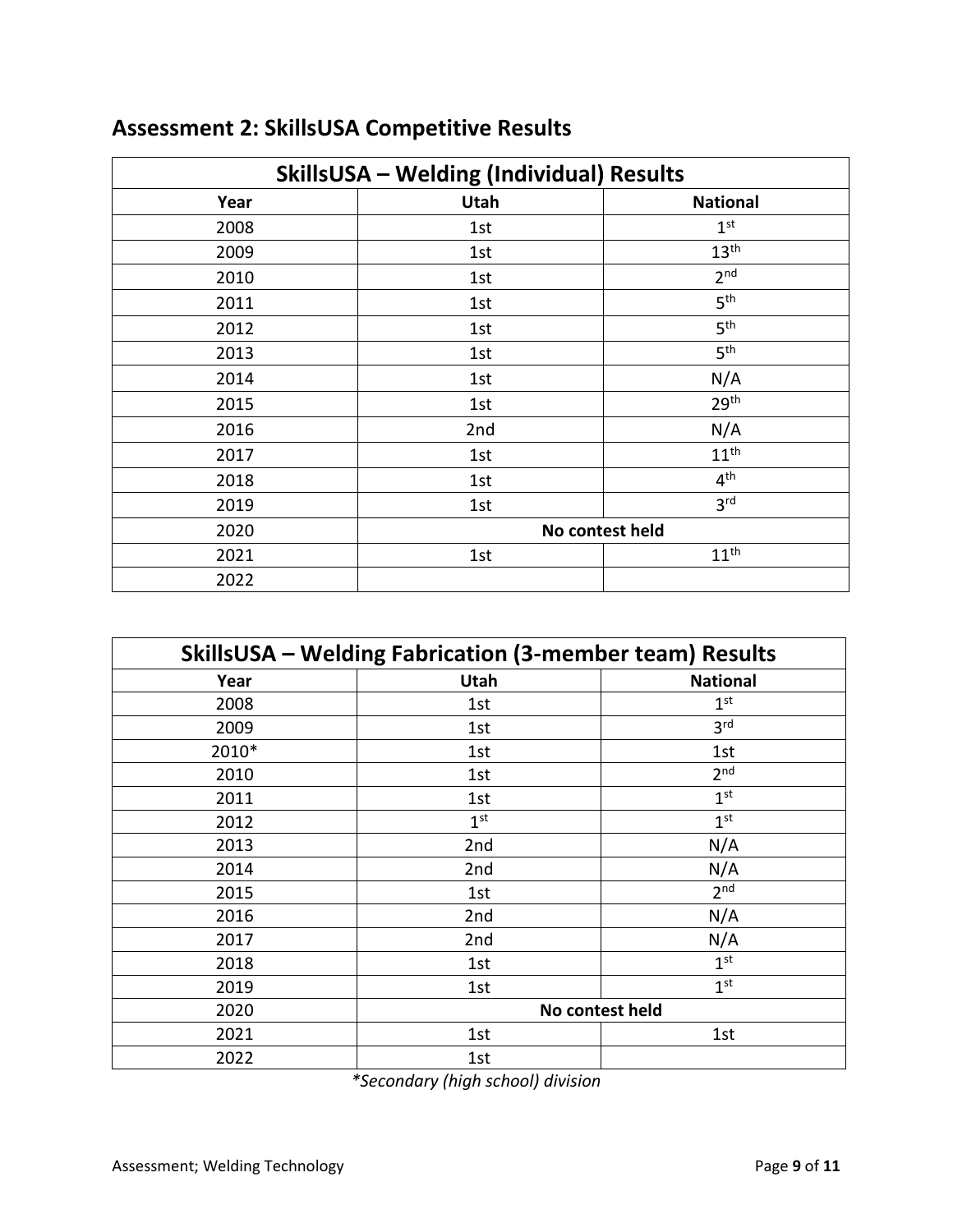### **Assessment 3: WPQR Results**

| <b>WPQR (Welder's Certifications) Results</b> |             |             |             |
|-----------------------------------------------|-------------|-------------|-------------|
| Year                                          | <b>GTAW</b> | <b>FCAW</b> | <b>SMAW</b> |
| 2021                                          |             |             |             |
| 2022                                          |             |             |             |

## **Assessment 4: Theory-only courses direct measures**

| WELD 2400 - Print Reading for Welders |                          |                      |                         |
|---------------------------------------|--------------------------|----------------------|-------------------------|
| <b>Semester</b>                       | <b>Assessment Used</b>   | <b>Class Average</b> | <b>Comments</b>         |
| Spring 2020                           | Exam $1$ – Print Reading | 74%                  | See Appendix $1 -$      |
| <b>Fall 2021</b>                      | Exam $1$ – Print Reading | 78%                  | <b>WELD 2400 Exam 1</b> |

| WELD 2500 - Weld Inspection |                               |                      |                              |
|-----------------------------|-------------------------------|----------------------|------------------------------|
| Semester                    | <b>Assessment Used</b>        | <b>Class Average</b> | <b>Comments</b>              |
| Spring 2022                 | Exam $1 -$ Weld<br>Inspection | 82%                  | $\qquad \qquad \blacksquare$ |

| WELD 2600 - Metallurgy |                        |                      |                 |
|------------------------|------------------------|----------------------|-----------------|
| <b>Semester</b>        | <b>Assessment Used</b> | <b>Class Average</b> | <b>Comments</b> |
| <b>Fall 2022</b>       |                        | TBD.                 |                 |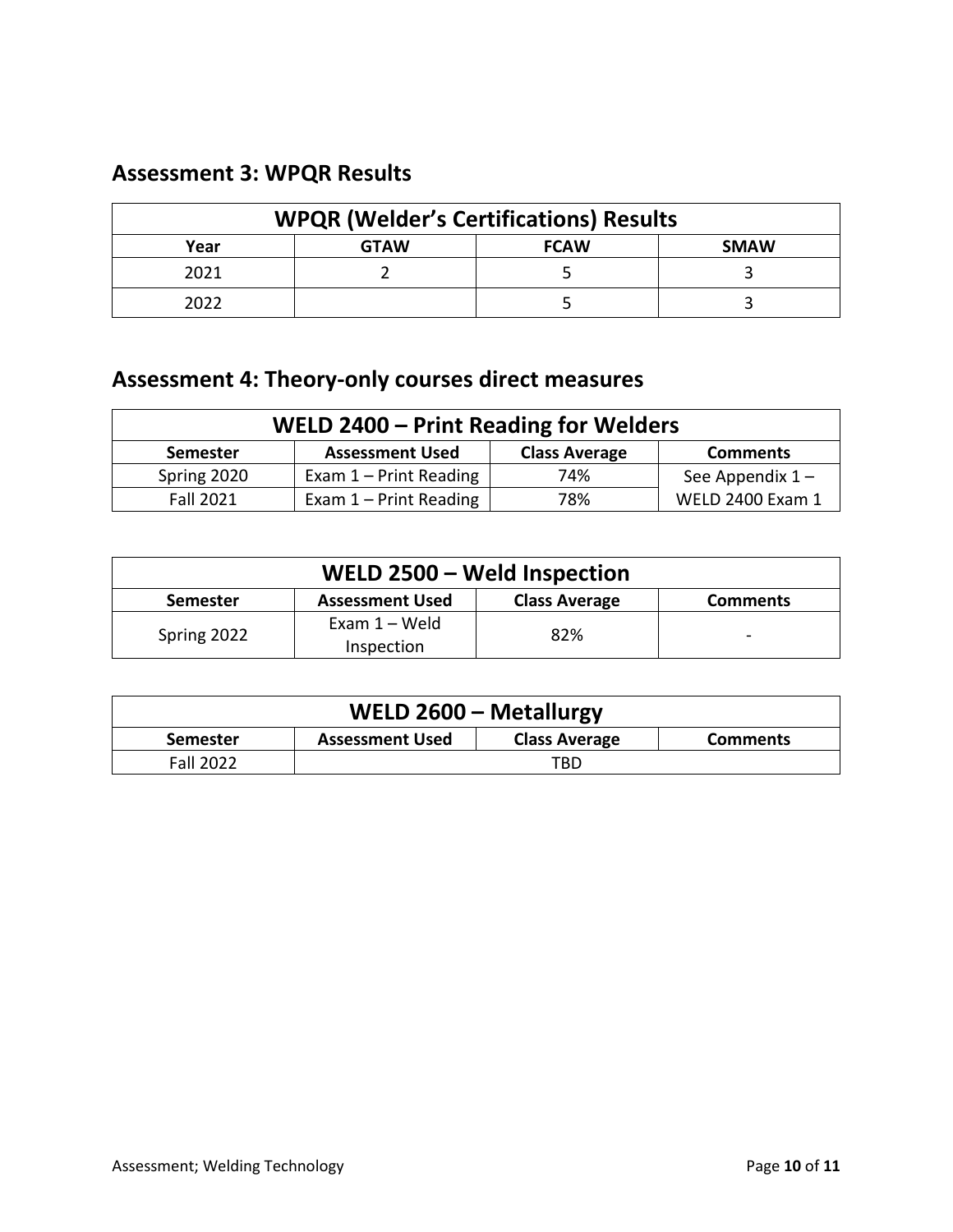## **Data-Based Decisions:**

### **Assessment 1:**

As this assessment is past due, the current action will be to **schedule the assessment** for completion during the Spring 2022 semester, and assess the outcomes of the exam afterward.

### **Assessment 2:**

Our current action will simply be to **continue to excel** in the SkillsUSA contests mentioned. Additionally, we will explore participation in additional SkillsUSA competitions, such as Welding Sculpture.

### **Assessment 3:**

This assessment is in the initial phases of implementation. Currently our action will be to **collect additional assessment data**. Specifically, the WPQR test results for GTAW need to be collected before this year's annual assessment data can be completed.

### **Assessment 4:**

Like assessment 3, this assessment is also being newly implemented. So, our current action will also be to **collect additional assessment data** before we move forward. Specifically, directmeasure assessments will be collected in WELD 2400 (Fall 2021), WELD 2500 (Spring 2022), and WELD 2600 (Fall 2022).

### **Summary:**

Half of the assessments in this assessment plan are being newly implemented as of this writing (October 2021), as such an additional action will be to **notify the program advisory committee (PAC)** of the updates made to the program assessment plan as well to ensure alignment with local and national industry standards and expectations.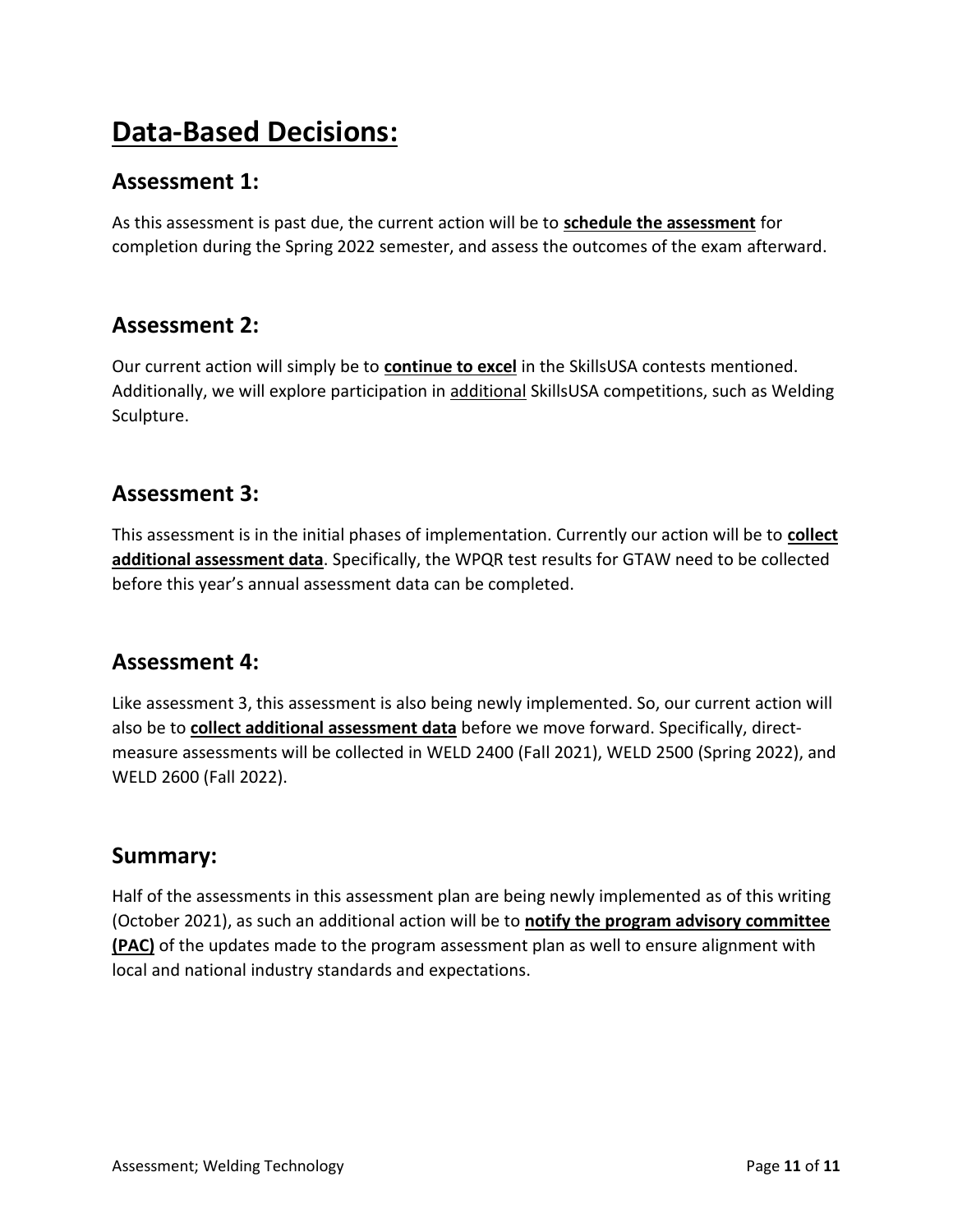#### **Welding Technology AAS Curriculum**

#### **Requirements:**

- **48 WELD Credits (**Note WELD 1010 does not count to Welding AAS)
	- o Beginning SMAW 1100 (5 credits)
	- o Advanced SMAW 1110 (5 credits)
	- o Beginning GMAW 1120 (5 credits)
	- o Advanced GMAW 1130 (5 credits)
	- o Related Welding Processes 1140 (5 credits)
	- o Beginning GTAW 1150 (5 credits)
	- o Advanced GTAW 1160 (5 credits)
	- o Prof. Vocational Leadership (SkillsUSA) 1500 (1 credit)
	- o Print Reading 2400 (3 credits)
	- o Practical Fabrication and Layout 2410 (5 credits)
	- o Weld Inspection 2500 (3 credits)
	- o Metallurgy 2600 (3 credits)
	- o Pipe Welding (New F22) (7 credits)
- **EDDT 1040 or EDDT 1200 or EDDT 2620** (3 credits)
- **ENGL 1010** (3 credits)
- **MACH 1010** (3 credits)
- **MATH 1020 or higher** (3 credits)
- **Human Relations or Business** (3 credits)
	- o **BUSN 1010 (Business Principles)**
	- o **BUSN 2320 (Small Business Management)**
	- o **BUSN 1021 (Personal Finance)**
	- o **BUSN 2200 (Business Communications)**
	- o **CMST 1020 (Public Speaking)**
	- o **CMST 2110 (Interpersonal Communications)**
- **Total: 63 credits required for graduation**

#### **Notable Changes:**

- **WELD Credits**
	- o Pipe welding course added for Fall 2022
	- o WELD 1010 no longer counts to Welding AAS
	- o Increase WELD credit requirement from 46 to 48
- **EDDT Requirement**
	- $\circ$  Add EDDT 1200 as an option to complete this requirement
- **HR/BUSN Requirement**
	- o Change in courses that satisfy this requirement
- **Elective Requirement**
	- o Breadth requirement eliminated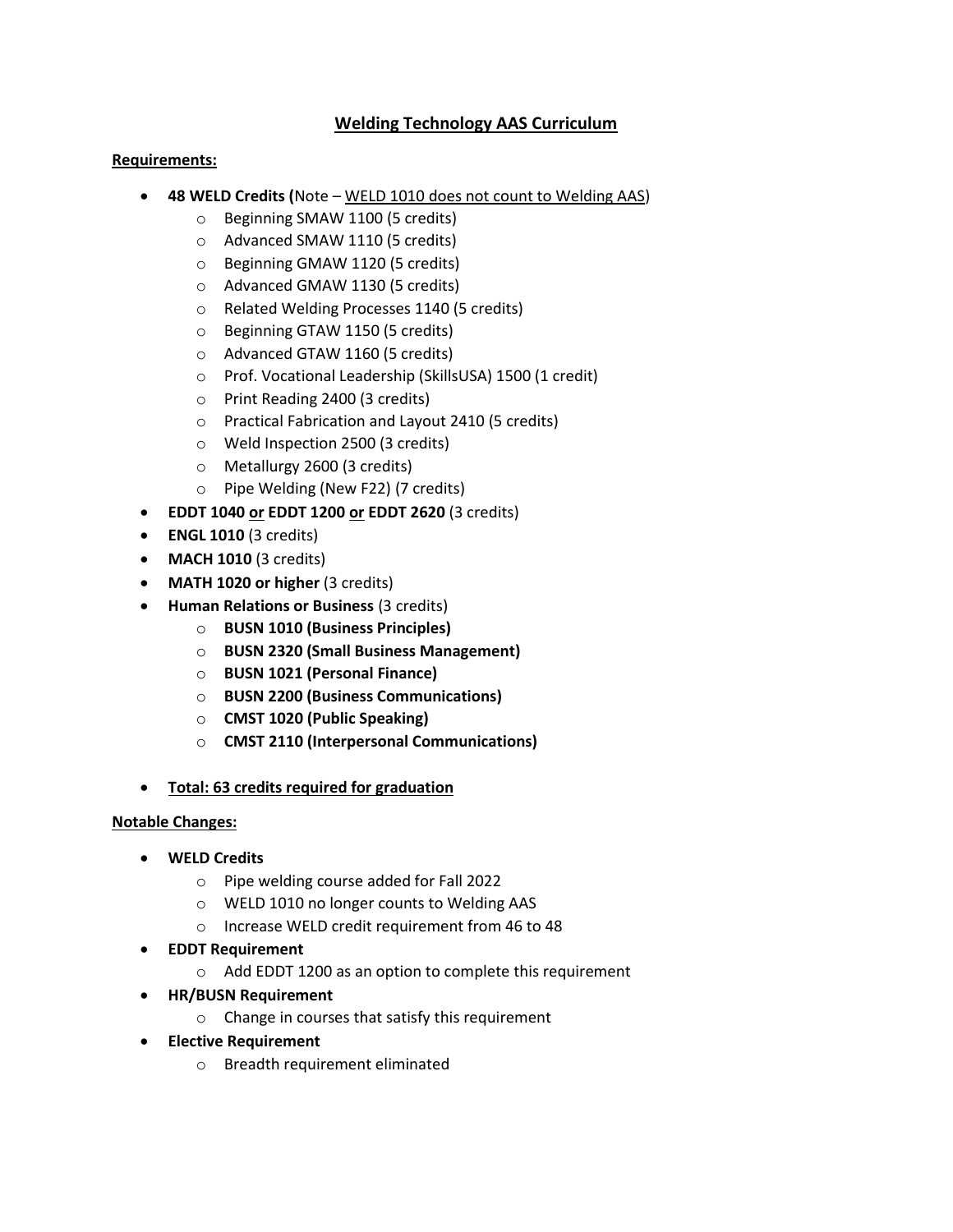**Course Title:** Advanced Pipe Welding **Course Number:** WELD 1170 **Credits:** 7 **Semester:** Fall 2022 **Meeting Time(s):** 11:00-1:00 **Monday-Friday Instructor:** Jeremiah Garcia **Office Hours: Office Location: Email: Phone:** 

#### **Course Description:**

An advanced course for students who will pursue a career in petroleum pipeline welding. Pipe layout, fitting, and welding techniques will be covered extensively. Students also will learn proper use of pipeline-specific welding and cutting equipment, and industry-specific testing methods.

#### **Prerequisites:**

WELD 1110 – Advanced SMAW

#### **Required Text:**

The Pipe Fitter's and Pipe Welder's Handbook. **9780028024905**

#### **Course Objectives:**

- 1. Become familiar with the safety aspects associated with pipe welding and general fabrication shop safety issues. Each student must complete a written safety test, at 80% or above, before being allowed to work in the shop.
- 2. Demonstrate competency in downhill pipe welding techniques using SMAW with a variety of electrode classifications and diameters.
- 3. Demonstrate pipe-welding competency using GTAW, GMAW, and FCAW.
- 4. Demonstrate a hands-on ability to properly layout, fit-up, and prepare open-root pipe joints for welding with various processes in the 1G, 2G, 5G, and 6G positions.
- 5. Be familiar with current industry trends and best practices in the specific field of pipe welding.
- 6. Demonstrate an ability to pass industry-specific testing criteria for pipe welding employment.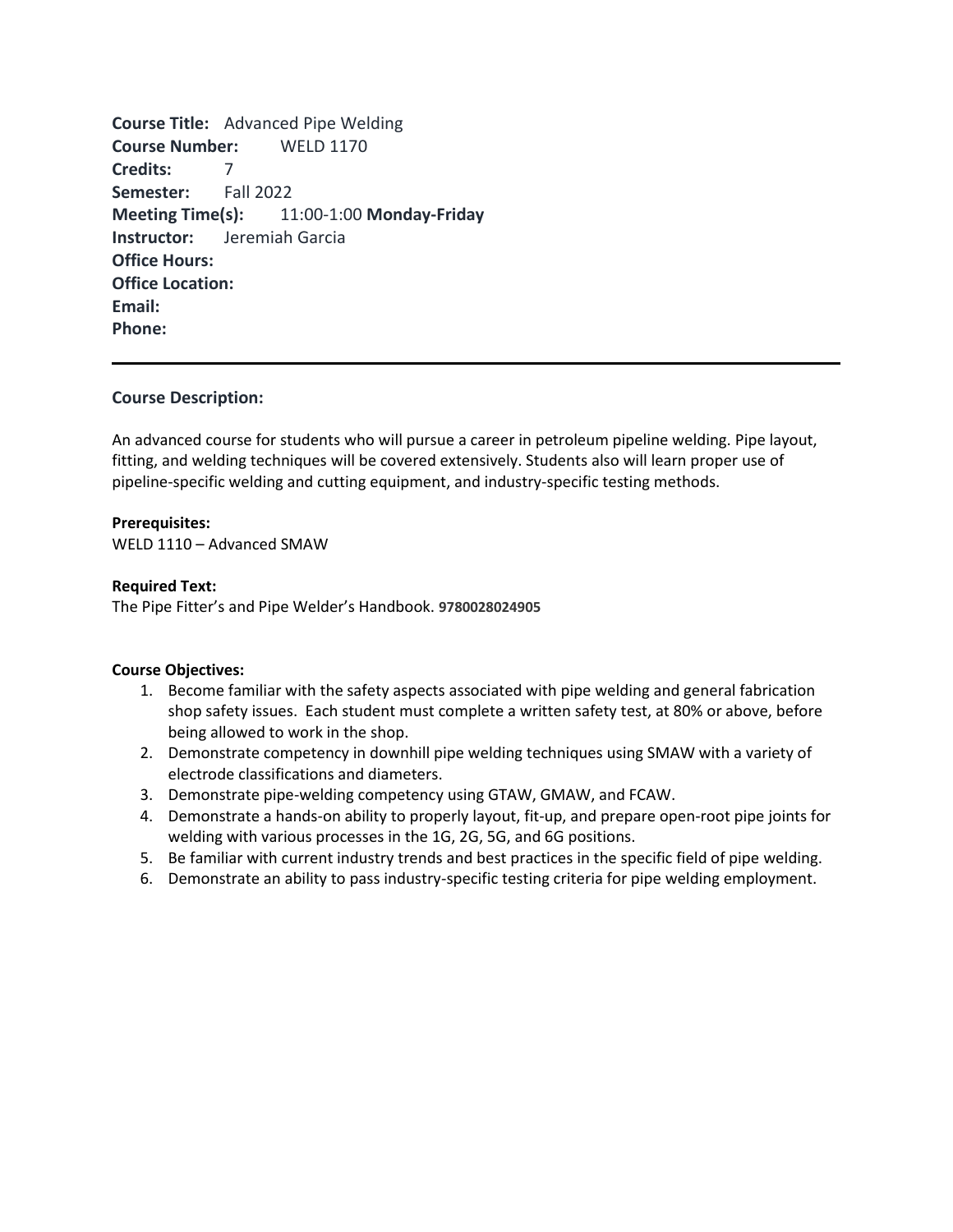### **USUE Welding Technology PAC Meeting Minutes**

**April 29, 2022 Agenda**

**Release Date: May 2, 2022**

#### **In Attendance:**

**Jeremiah Garcia – Instructor**

**Jake Clement – Instructor**

**Austin Welch – Assistant Professor**

**Dusti Jones – FlowServe Troy Anderson – Pacificorp Mike Tryon – Intermountain Electronics** 

#### **Not in Attendance:**

**Chad Cloward (Chair) – Solvay Chemicals** 

#### **Agenda**

- 1. New Instructors
	- o Lon Youngberg (retired) and Mason Winters (resigned) left following the Spring 2021 semester.
	- o Jeremiah Garcia and Jake Clement hired starting Fall 2021 semester.

*The committee was introduced to Jake Clement and Jeremiah Garcia. Jake and Jeremiah discussed their background and credentials with the committee, and were well received. No concerns were expressed.* 

#### 2. Curriculum Update

o Changed requirements for AAS graduation

*Committee was informed of all curriculum changes. It was noted that students who still wished to complete breadth courses could do so. Also, the committee was very approving of the Personal Finance (BUSN 1021) as a new option for fulfilling the HR or BUSN requirement of the AAS.* 

#### o Pipe Welding course offering starting F22

*Committee was informed. The committee asked if there was going to be training included performing a root-pass with RMD (Miller-specific welding program), and a FCAW cap. Jeremiah remarked that it was a possibility, and Austin noted that an RMD root and FCAW cap are already included in the WELD 1130 (Advanced GMAW/FCAW) course curriculum.* 

#### o Course offerings have expanded to evenings and summer

*Austin explained the expanded course offerings. It was noted to the committee that this expansion was largely influenced by non-degree seeking students who are trying to complete the necessary requirements for a Journeyman Mechanic position at Pacificorp (18 WELD credits required).*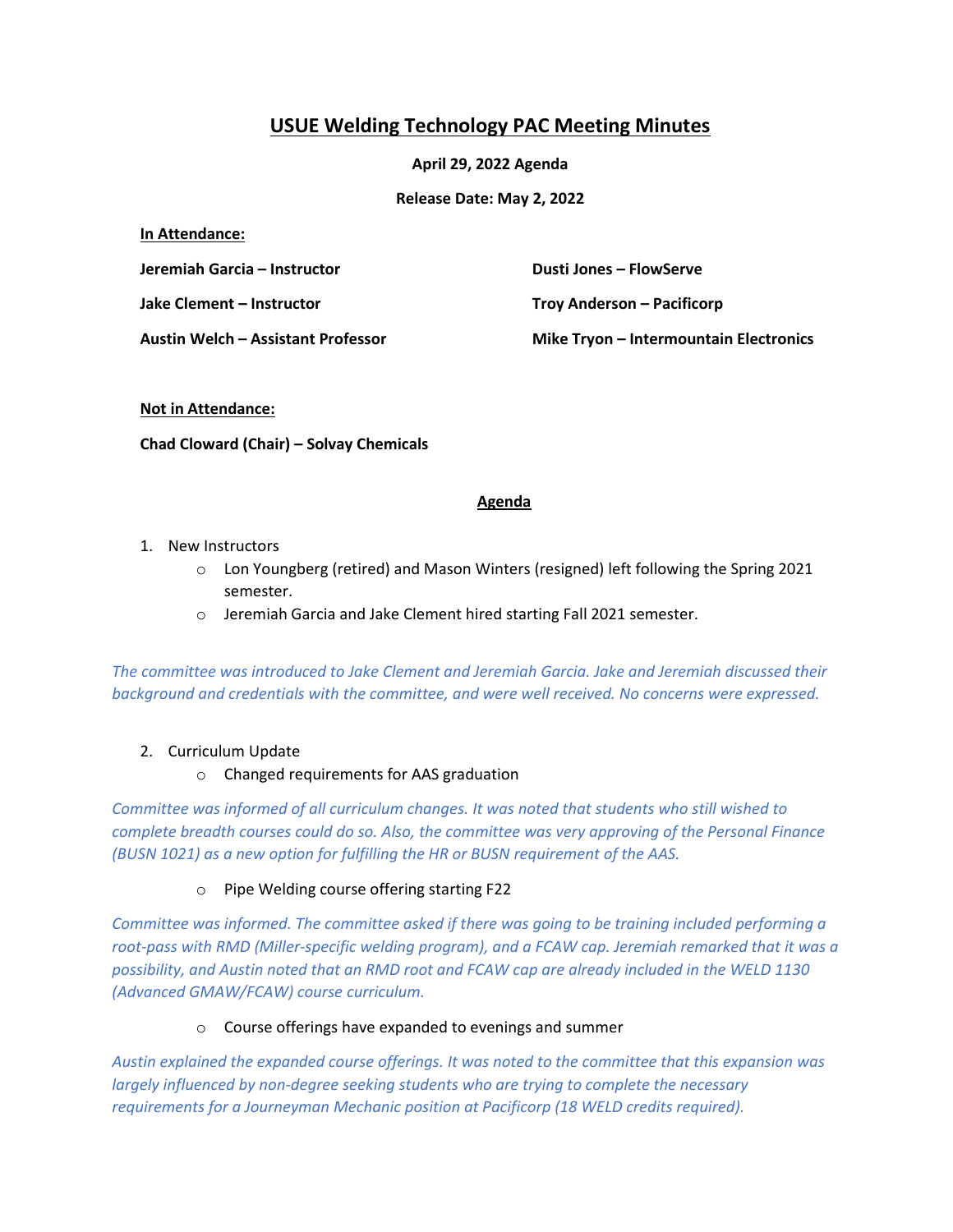*Troy asked if it was possible to include training for Certified Welding Inspectors (CWIs) in these timeblocks. Troy noted that many of Pacificorp's CWIs would benefit from in-depth welding training, as many of them have not worked as hands-on welders before.* 

*Austin noted that the program could explore offering short-term intensive non-credit training to meet this need.* 

#### *Action Items:*

- *Work with Pacificorp to explore options to meet the need for this training in a short-term, noncredit training solution.*
- *Additionally: review the AWS Specification for structuring the above-mentioned training in such a way that it meets AWS requirements for offering Professional Development Hours (PDHs) for those CWIs who attend.*
- 3. Increased program completion rates
	- o Completions increased from 5 to 18 from 2020 to 2021

*The committee acknowledged the information.*

#### 4. Equipment Funding

o Awarded approx. \$145k for equipment – due to increased completion rates

*The committee was informed that the money was awarded partially due to the increase in program completions. The committee discussed what types of equipment the funding was allocated for – most particularly the Laserstar laser welding unit.* 

#### 5. New Program Assessments

- o Updated Program Assessments
- o Pre-test/post-test has been eliminated
- o Assessments now include: NOCTI, Direct Measures (course test scores), welding certifications, and SkillsUSA results

*Committee was informed of the transition for the old assessments to the new assessments. Dusti asked if program placements were included as an assessment. Austin informed her that they were not, however program placement data is being collected anyway, and should be considered as an assessment measure.* 

#### *Action Items:*

- *Consider including program placement data as a program assessment on the next assessment update.*
- 6. Jordan/Competition Update
	- $\circ$  Jordan placed 2<sup>nd</sup> in USA Weld Trials
		- Will represent United States at WorldSkills if SkillsUSA participates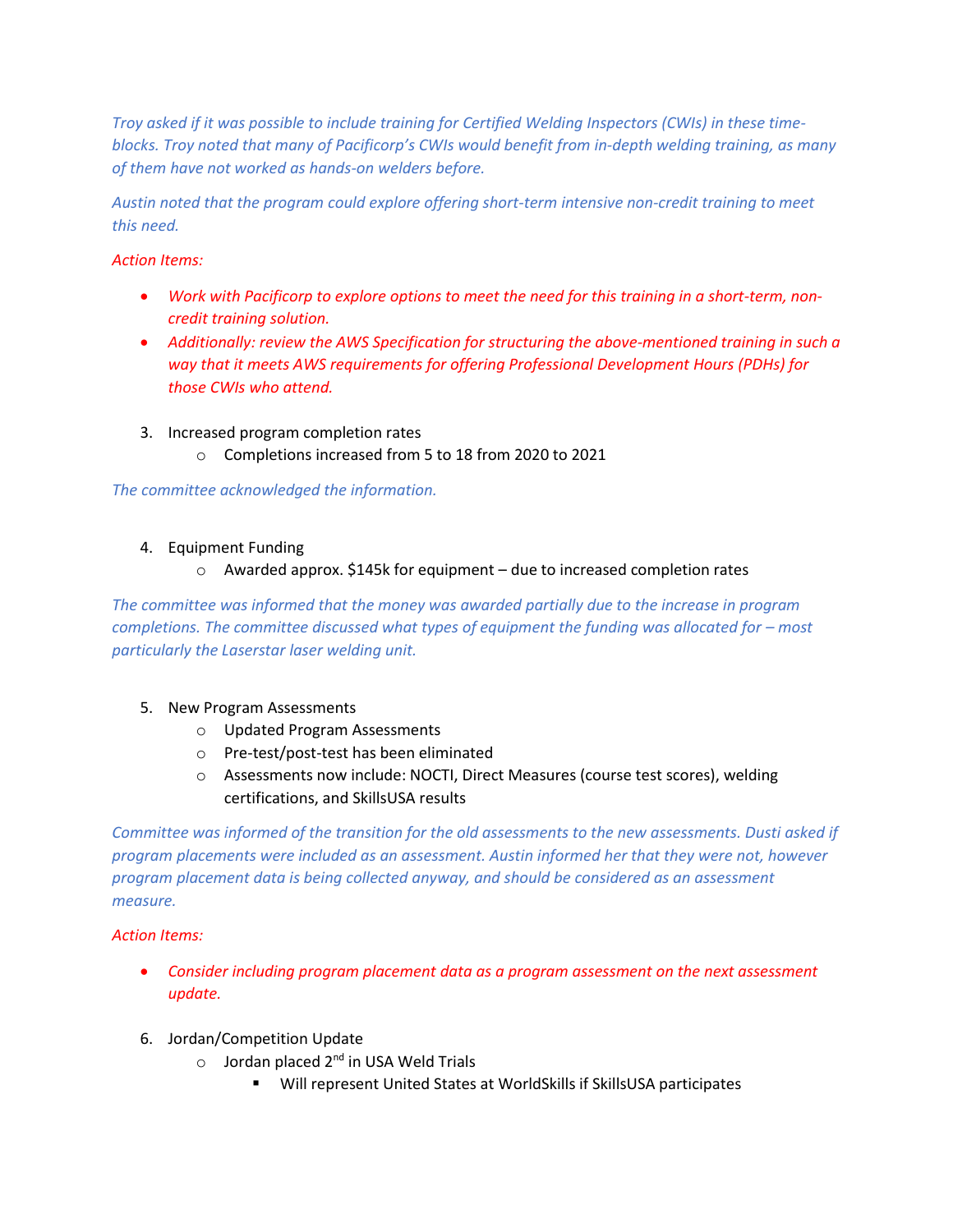$\circ$  Fabrication team won 4<sup>th</sup> consecutive ULSC gold, will pursue 4<sup>th</sup> consecutive national title in June

*Topic was discussed. The committee asked why the decision of participation in WorldSkills was not ensured at this time.*

- 7. Program Alignments
	- o USHE and UCAT(UTECH) were combined through the legislature in 2020
	- $\circ$  USHE has directed all CTE programs statewide (UTechs and colleges/universities) to implement a 70% curriculum alignment in similar programs (like welding) at a Certificate level
	- o Current anticipated updates to courses/curriculum possibly starting Fall 2023

*The committee was informed of the current alignment situation as it pertains to Welding Technology.* 

*Concerns/Comments included:*

- *What are the reasons for this initiative?*
- *Mike encouraged training hours to be aligned for all four processes. Austin informed him that was a specific goal for the alignment initiative at the Certificate level (currently: 120 hours/process is suggested).*
- *Mike and Dusti were notified that the alignment did not include welding theory/lecture statewide, but USUE would still require theory instruction for graduates. Mike and Dusti were both concerned that other institutions were not including this instruction.*
- *Mike suggested contacting employers of UTECH certificate completers and asking if they were satisfied with theory/lecture instruction. Specific questions he encourages asking included:*
	- o *Do they require additional training?*
	- o *Do they know how to read prints?*
	- o *Do they understand how to use weld gauges?*
- *The committee remarked that program-alignment type initiatives should be primarily driven by concerns for the quality of training received.*
- *Troy mentioned that Pacificorp has noted that former students from our program behave much safer in the workplace than others- particularly those with primarily on-the-job training.*

#### *Action Items:*

- *Inform members of the Welding Technology Program Alignment Committee of the information mentioned above.*
- 8. Invite committee comments, suggestions, and questions

#### *Topics of discussion included:*

- *How often should the PAC committee meet?*
	- o *The committee agreed that we should meet biannually.*